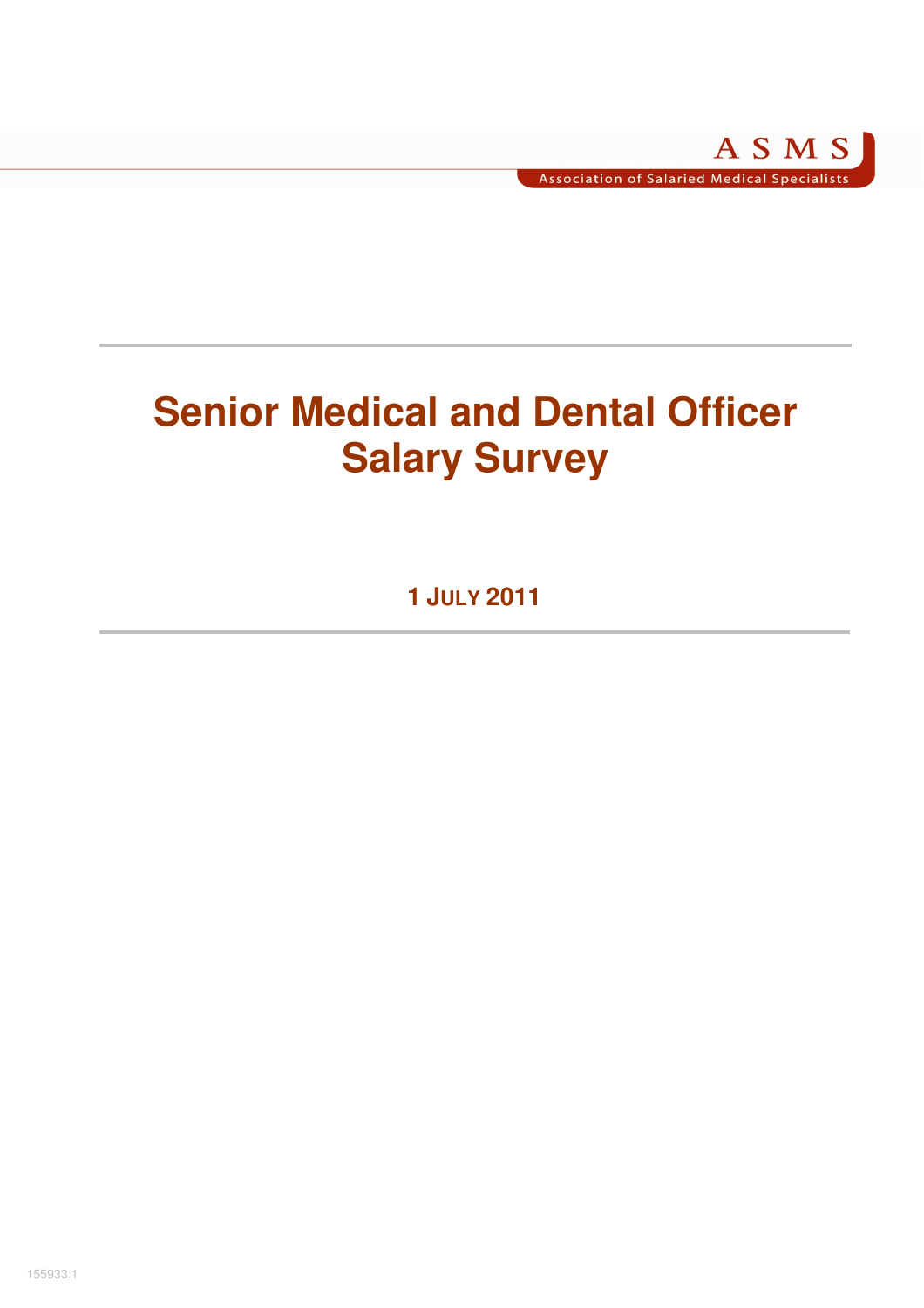# **Senior Medical and Dental Officer Salary Survey**

**1 JULY 2011** 

This is the Association's 18<sup>th</sup> survey of full time equivalent (FTE) salaries for senior medical staff at district health boards and their predecessors. Employers were asked for the number of staff on the base salary steps of the scale in the collective agreement covering senior medical officers as at 1 July 2011. The survey reports on FTE base salaries. It does not take into account:

- hours worked in excess of 40 hours per week (i.e. those hours recognised through job sizing);
- the availability allowance; or
- any other special enhancements.

It shows where doctors covered by the DHB MECA negotiated by the ASMS are on the salary scales.

The information supplied by DHBs was on 3,685 specialists (1,143 females and 2,542 males) and 565 medical and dental officers (255 females and 310 males).

In 2001 we asked for a breakdown by gender for the first time. In the past some DHBs have not been able to supply the information in that form. This is the sixth year where a gender breakdown has been universally available. The results are set out in Tables 3.1 and 3.2, and 4.1 and 4.2 which show the distribution of males and females in each DHB by salary step.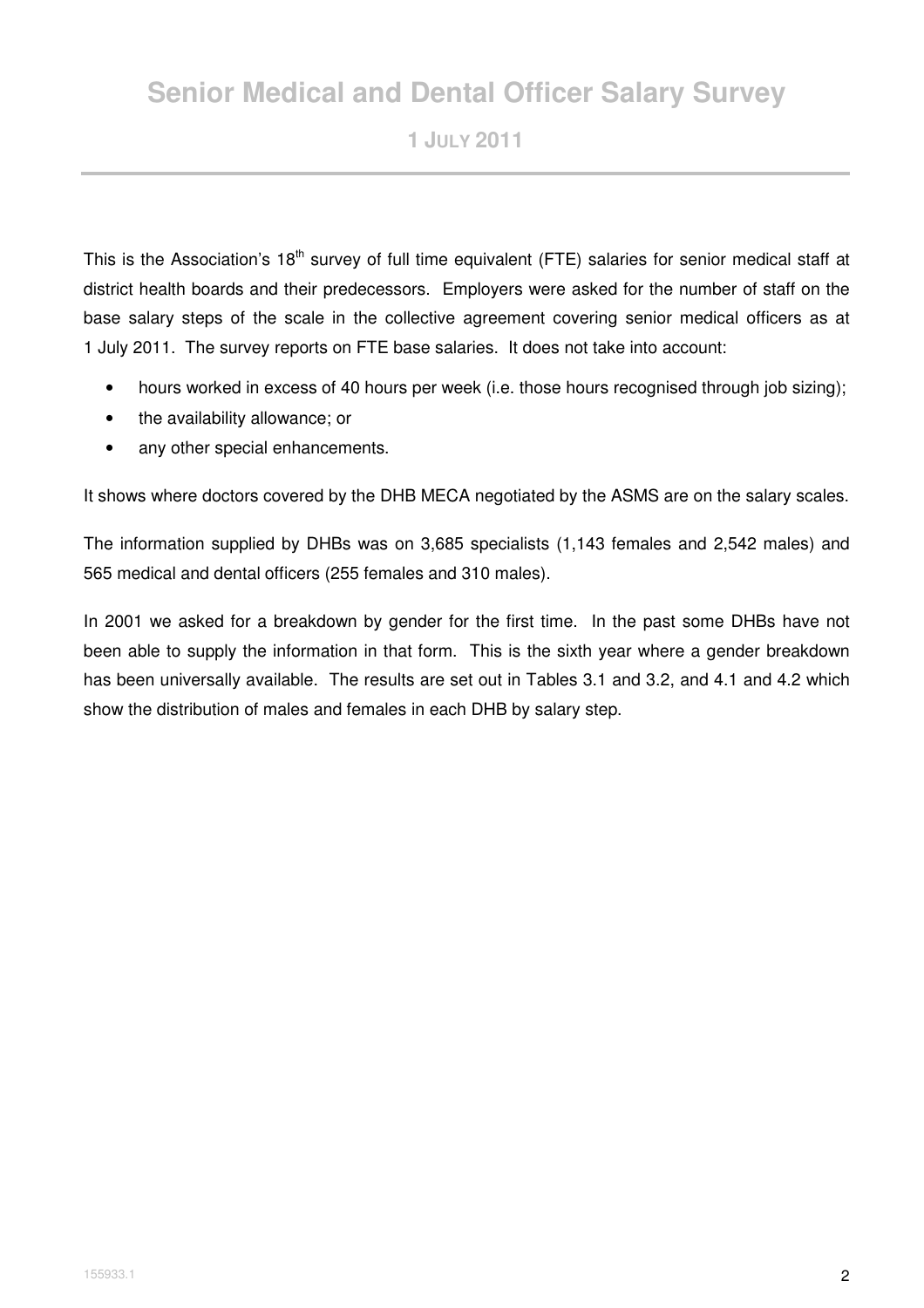#### **NATIONAL FTE MEAN BASE SALARY INCREASE**

Table 1.1 summarises national trends. On 30 June 1993 the mean FTE specialist base rate was \$85,658. By 1 July 2011 this had increased to \$176,705 (a raw increase of about 106.3% since 1993). This represents a 2.7% increase on the 2010 mean.

For medical and dental officers the equivalent salary movement to 1 July 2011 was from \$67,457 on 30 June 1993 to \$137,495 (a raw increase of about 103.8%). This represents a 3.5% increase on the 2010 mean.

| <b>YEAR</b> | <b>SPECIALISTS</b> |                      | <b>MEDICAL AND DENTAL</b><br>OFFICERS |                      |  |  |  |  |
|-------------|--------------------|----------------------|---------------------------------------|----------------------|--|--|--|--|
|             | Mean Base<br>\$    | Annual<br>% Increase | Mean Base<br>\$                       | Annual<br>% Increase |  |  |  |  |
| 1993        | 85,658             |                      | 67,457                                |                      |  |  |  |  |
| 2001        | 120,942            | 3.6                  | $91,931$ <sup>1</sup>                 | 2.4                  |  |  |  |  |
| 2002        | 125,289            | 3.6                  | 96,207                                | 4.7                  |  |  |  |  |
| 2003        | 129,743            | 3.6                  | 100,002                               | 3.9                  |  |  |  |  |
| 2004        | 131,740            | 1.5                  | 101,640                               | 1.6                  |  |  |  |  |
| 2005        | 140,583            | 6.7                  | 111,088                               | 9.3                  |  |  |  |  |
| 2006        | 143,310            | 1.9                  | 114,664                               | 3.2                  |  |  |  |  |
| 2007        | 145,044            | 1.2                  | 114,380                               | $-0.2$               |  |  |  |  |
| 2008        | 159,986            | 10.2                 | 124,916                               | 9.3                  |  |  |  |  |
| 2009        | 170,578            | 6.6                  | 132,383                               | 6.0                  |  |  |  |  |
| 2010        | 171,977            | 0.8                  | 132,881                               | 0.4                  |  |  |  |  |
| 2011        | 176,705            | 2.7                  | 137,495                               | 3.5                  |  |  |  |  |

#### **Table 1.1 Summary of National Mean Full Time Equivalent Base Salary**

Table 1.2 shows the change in the mean salary by gender since 2007 and the numbers of employees.

#### **Table 1.2 Change in Mean Salary by Gender 2004/2008**

|              | <b>SPECIALISTS</b> |              |                                                   |                    |              |                    |                        |                 | <b>MEDICAL AND DENTAL OFFICERS</b> |                    |              |              |              |                          |  |  |
|--------------|--------------------|--------------|---------------------------------------------------|--------------------|--------------|--------------------|------------------------|-----------------|------------------------------------|--------------------|--------------|--------------|--------------|--------------------------|--|--|
|              | :Numbers<br>2011   | Mean<br>2011 | Mean<br>2010                                      | Mean<br>2009<br>\$ | Mean<br>2008 | Mean<br>2007<br>\$ | %<br>change<br>$07-11$ | Numbers<br>2011 | Mean<br>2011                       | Mean<br>2010<br>\$ | Mean<br>2009 | Mean<br>2008 | Mean<br>2007 | %<br>change<br>$07 - 11$ |  |  |
| FEMALES      | 1143               |              | $168.965$ 164.520 163.273 153.303 139.741 20.9% 1 |                    |              |                    |                        | 255             | 136.330                            | 131.243            | 129.571      | 122.582      | 112.878      | 20.8%                    |  |  |
| <b>MALES</b> | 2542               |              | 180,185 175,191 173,691 162,782 147,084 22.5%     |                    |              |                    |                        | 310             | 138.453                            | 134.297            | 134.947      | 127.240      | 115.702      | 19.7%                    |  |  |
| <b>TOTAL</b> | 3685               |              | 176.705 171.977 170.578 159.986 145.044 21.8% 1   |                    |              |                    |                        | 565             | 137.495                            | 132.881            | ⊧ 132.383 ⊧  | 124.916      | 114.380      | $20.2\%$                 |  |  |

\_\_\_\_\_\_\_\_\_\_\_\_\_\_\_\_\_\_\_\_\_\_\_\_\_\_\_\_\_\_\_\_\_\_\_\_\_\_\_\_\_\_\_\_\_\_\_\_\_\_\_\_\_\_\_\_\_\_\_\_\_\_\_\_\_\_\_\_\_\_\_\_\_\_\_\_\_\_\_\_\_\_\_\_\_\_\_\_\_\_\_\_\_\_\_\_\_\_\_\_\_\_\_\_\_\_\_\_

 $155933.1$  **3** <sup>1</sup> This figure has been amended from the 2001 salary survey.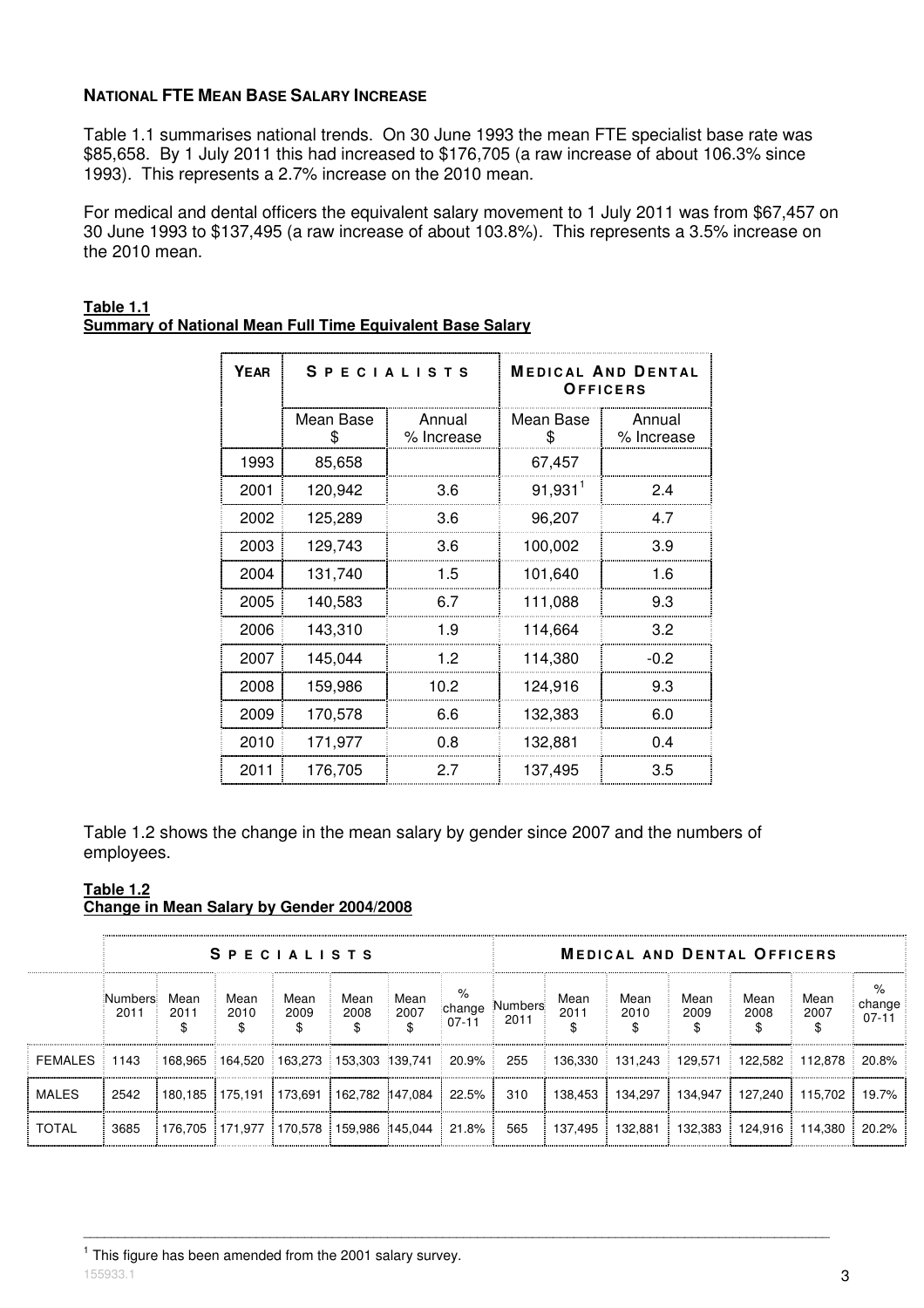### **DHB SPECIALIST AND MEDICAL OFFICER MEAN FTE BASE SALARY INCREASE**

Tables 2.1 and 2.2 report on the mean FTE base salary for the specialists and medical officers in each DHB since 2006 and including 1993 (when the survey began) and the percentage change between, 2006 and 2007, 2007 and 2008, 2008 and 2009, 2009 and 2010, 2010 and 2011 and between 1993 and 2011.

|                                   |                |            |            |                 |                 |            |            |            |           | %<br>C  | н<br>$\mathbf{A}$ | Е<br>N<br>G |        |           |
|-----------------------------------|----------------|------------|------------|-----------------|-----------------|------------|------------|------------|-----------|---------|-------------------|-------------|--------|-----------|
| <b>DHB</b>                        | <b>NUMBERS</b> | 2011<br>\$ | 2010<br>\$ | 2009<br>\$      | 2008<br>\$      | 2007<br>\$ | 2006<br>\$ | 1993<br>\$ | $10 - 11$ | $09-10$ | 08-09             | 07-08       | 06-07  | $93 - 11$ |
| Northland                         | 117            | 177,211    | 170,993    | 168,974         | 158,067         | 142,546    | 140,833    | 87,087     | 3.6       | 1.2     | 6.9               | 10.9        | 1.2    | 103.5     |
| Waitemata                         | 307            | 170,356    | 166.675    | 163.994         | 151.715         | 140.278    | 138,264    |            | 2.2       | 1.6     | 8.1               | 8.2         | 1.5    |           |
| Auckland                          | 755            | 178,344    | 173351     | 172.434         | 162.620         | 147.008    | 145.761    | 87.415     | 2.9       | 0.5     | 6.0               | 10.6        | 0.9    | 104.0     |
| Counties<br>Manukau               | 370            | 171,731    | 167,685    |                 | 164,009 154,625 | 140,794    | 138,134    | 84,151     | 2.4       | 2.2     | 6.1               | 9.8         | 1.9    | 104.1     |
| Waikato                           | 284            | 177,965    | 173,518    |                 | 171,856 161,309 | 146,448    | 145,434    | 83,989     | 2.6       | 1.0     | 6.5               | 10.1        | 0.7    | 111.9     |
| Bay of Plenty                     | 139            | 179,779    | 178,469    |                 | 179,904 170,664 | 152,557    | 150,076    | 84,663     | 0.7       | $-0.8$  | 5.4               | 11.9        | 1.7    | 112.3     |
| Lakes                             | 69             | 179,956    | 174,126    | 172,887         | 160,828         | 143,588    | 139,125    | 86,034     | 3.3       | 0.7     | 7.5               | 12.0        | 3.2    | 109.2     |
| Tairawhiti                        | 47             | 187,265    | 180,218    |                 | 177,436 167,850 | 148,532    | 144,344    | 84,471     | 3.9       | 1.6     | 5.7               | 13.0        | 2.9    | 121.7     |
| Taranaki                          | 59             | 178.441    | 175,353    | 169,918         | 159,206         | 145,987    | 139,787    | 84,119     | 1.8       | 3.2     | 6.7               | 9.1         | 4.4    | 112.1     |
| Hawke's Bay                       | 114            | 175,528    | 171,350    | 168.609         | 160.369         | 146,099    | 145,918    |            | 2.4       | 1.6     | 5.1               | 9.8         | 0.1    |           |
| Whanganui                         | 41             | 182,735    | 181,292    | 177,954         | 169,723         | 150,826    | 150,378    | 86,152     | 0.8       | 1.9     | 4.8               | 12.5        | 0.3    | 112.1     |
| MidCentral                        | 110            | 182,573    | 177,714    |                 | 174,707 163,809 | 147,463    | 147,711    | 86,744     | 2.7       | 1.7     | 6.7               | 11.1        | $-0.2$ | 110.5     |
| Wairarapa                         | 24             | 189,359    | 183,915    |                 | 181,606 173,199 | 155,979    | 154,237    | 87,493     | 3.0       | 1.3     | 4.9               | 11.0        | 1.1    | 116.4     |
| <b>Hutt Valley</b>                | 123            | 175,923    | 170,569    | 168,457         | 158,336         | 143,375    | 140,644    | 87,561     | 3.1       | 1.3     | 6.4               | 10.4        | 1.9    | 100.9     |
| <b>Capital Coast</b>              | 299            | 176,106    | 171,427    | 177,066         | 161,377         | 143,165    | 142,527    | 88,080     | 2.7       | $-3.2$  | 9.7               | 11.8        | 0.4    | 99.9      |
| Nelson<br>Marlborough             | 106            | 182,506    | 176,083    | 175,732 164,651 |                 | 149,484    | 147,522    | 88,669     | 3.6       | 0.2     | 6.7               | 10.1        | 1.3    | 105.8     |
| West Coast                        | 24             | 182,546    | 179,528    |                 | 182,659 177,421 | 155,938    | 154,521    | 85,492     | 1.7       | $-1.7$  | 3.0               | 13.8        | 0.9    | 113.5     |
| Canterbury                        | 440            | 173,082    | 167,358    |                 | 163,981 156,250 | 143,009    | 140,934    |            | 3.4       | 2.1     | 4.9               | 9.3         | 1.5    |           |
| South<br>Canterbury               | 37             | 181.423    | 173.721    | 170.047         | 158.849         | 140.700    | 137,967    | 81.283     | 4.4       | 2.2     | 7.0               | 12.9        | 2.0    | 123.2     |
| Southern                          | 220            | 180,172    | 174,615    |                 |                 |            |            |            | 3.2       |         |                   |             |        |           |
| Otago                             |                |            |            | 170.391         | 160.167         | 143,792    | 141,594    | 85.026     |           |         | 6.4               | 11.4        | 1.6    |           |
| Southland                         |                |            |            | 176,674         | 165,727         | 144,988    | 148,296    | 85,790     |           |         | 6.6               | 14.3        | $-2.2$ |           |
| <b>NATIONAL</b><br><b>AVERAGE</b> | 3,685          | 176,705    | 171,977    |                 | 170,578 159,986 | 145,044    | 143,310    | 85,658     | 2.7       | 0.8     | 6.6               | 10.2        | 1.2    | 106.3     |

# **Table 2.1 Mean Full Time Equivalent Base Salary for DHB Specialists**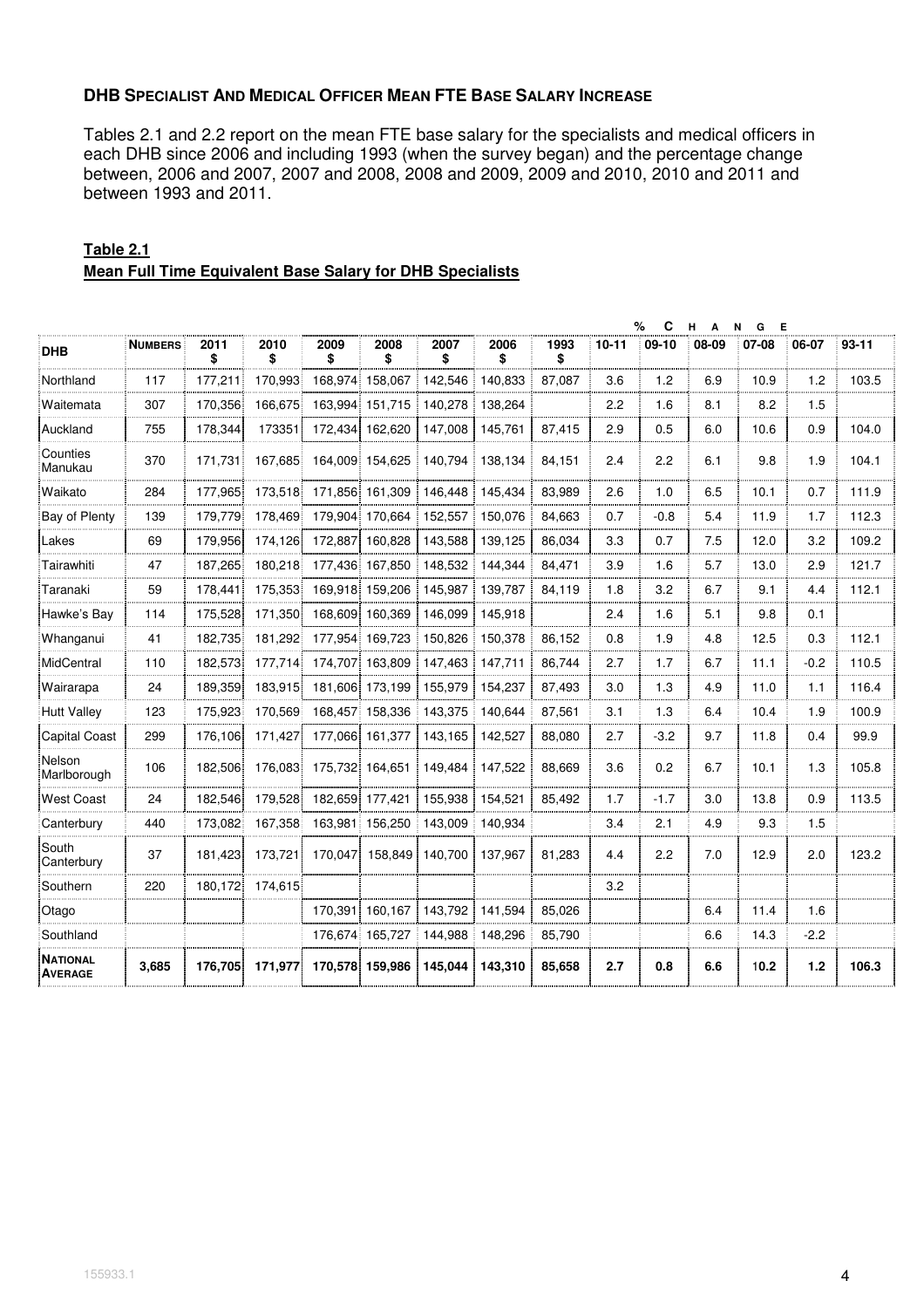#### **Table 2.2 Mean Full Time Equivalent Salary for Medical/Dental Officers**

|                                   |                |            |                 |            |            |                 |                 |            |           | %<br>C  | н.<br>$\overline{A}$ | N<br>E<br>G |         |           |
|-----------------------------------|----------------|------------|-----------------|------------|------------|-----------------|-----------------|------------|-----------|---------|----------------------|-------------|---------|-----------|
| <b>DHB</b>                        | <b>NUMBERS</b> | 2011<br>\$ | 2010<br>\$      | 2009<br>\$ | 2008<br>\$ | 2007<br>\$      | 2006<br>\$      | 1993<br>\$ | $10 - 11$ | $09-10$ | 08-09                | 07-08       | 06-07   | $93 - 11$ |
| Northland                         | 35             | 140,538    | 132,697         | 130,337    | 123,954    | 106,259         | 121,100         | 65,152     | 5.9       | 1.8     | 5.1                  | 16.7        | $-12.3$ | 115.7     |
| Waitemata                         | 87             | 137,985    | 136,825         | 135,318    | 134,221    | 119,031         | 118,968         |            | 0.8       | 1.1     | 0.8                  | 12.8        | 0.1     |           |
| Auckland                          | 107            | 126,225    | 121,035         | 122,364    | 119,287    | 106,207         | 117,424         | 66,774     | 4.3       | $-1.1$  | 2.6                  | 12.3        | $-9.6$  | 89.0      |
| Counties<br>Manukau               | 33             | 129,304    | 131,449         | 121,425    | 128,787    |                 | 123,500 114,000 | 67,742     | $-1.6$    | 8.3     | $-5.7$               | 4.3         | 8.3     | 90.9      |
| Waikato                           | 35             | 143.960    | 140.200         | 137,917    | 124,377    | 112.222         | 106.359         | 65.275     | 2.7       | 1.7     | 10.9                 | 10.8        | 5.5     | 120.5     |
| Bay of Plenty                     | 24             | 146,411    | 136,292         | 139,197    | 132,967    | 118,304         | 116,975         |            | 7.4       | $-2.1$  | 4.7                  | 12.4        | 1.1     |           |
| Lakes                             | 8              | 148,924    | 150,931         | 148,989    | 136,084    | 121,000         | 119,944         | 69,446     | $-1.3$    | 1.3     | 9.5                  | 12.5        | 0.9     | 114.4     |
| Tairawhiti                        | 10             | 144,910    | 141,939         | 143,749    | 136,705    | 122,167         | 126,500         | 68,458     | 2.1       | $-1.3$  | 5.2                  | 11.9        | -3.4    | 111.7     |
| Taranaki                          | 25             | 137.411    | 125.868         | 129,421    | 124,521    | 110,652         | 108.158         | 67,130     | 9.2       | $-2.7$  | 3.9                  | 12.5        | 2.3     | 104.7     |
| Hawke's Bay                       | 11             | 150,352    | 146,636         | 147,168    | 137,397    | 121,292         | 116,750         |            | 2.5       | $-0.4$  | 7.1                  | 13.3        | 3.9     |           |
| Whanganui                         | 4              | 152,313    | 145,307         | 148.989    | 142,915    | 124,300         | 118,000         | 65.997     | 4.8       | $-2.5$  | 4.3                  | 15.0        | 5.3     | 130.8     |
| MidCentral                        | 13             | 149,134    | 142,924         | 141,416    | 131,694    | 118,781         | 117,594         | 68,788     | 4.3       | 1.1     | 6.9                  | 10.9        | 1.0     | 116.8     |
| Wairarapa                         | 4              | 150.658    | 139,925         | 144,457    | 136,394    |                 | 124,833 124,167 | 76,679     | 7.7       | $-3.1$  | 5.9                  | 9.3         | 0.5     | 96.5      |
| <b>Hutt Valley</b>                | 12             | 148,346    | 141,738         | 139,228    | 133,552    | 116,615         | 112,727         | 64,576     | 4.7       | 1.8     | 4.2                  | 14.5        | 3.4     | 129.7     |
| <b>Capital Coast</b>              | 9              | 146,916    | 137,281         | 142,668    | 125,477    | 123,500         | 119,250         | 68,613     | 7.0       | $-3.8$  | 12.1                 | 5.1         | 3.6     | 114.1     |
| Nelson<br>Marlborough             | 33             | 146.977    | 141,786         | 139,736    | 129,059    |                 | 119,542 113,654 | 73,467     | 3.7       | 1.5     | 8.3                  | 8.0         | 5.2     | 100.1     |
| <b>West Coast</b>                 | 11             | 147,863    | 145,464         | 139,307    | 132,344    |                 | 124,000 122,833 | 62,160     | 1.6       | 4.4     | 5.3                  | 6.7         | 0.9     | 137.9     |
| Canterbury                        | 65             | 132,602    | 129,564         | 128,214    | 117,099    | 110,527         | 109,193         |            | 2.3       | 1.1     | 9.5                  | 5.9         | 1.2     |           |
| South<br>Canterbury               | 6              | 155,947    | 148,989         | 153,521    | 142,915    | 126,500         | 122,500         | 65,218     | 4.7       | $-3.0$  | 7.4                  | 13.0        | 3.3     | 139.1     |
| Southern                          | 33             |            | 133,983 130,810 |            |            |                 |                 |            | 2.4       |         |                      |             |         |           |
| Otago                             |                |            |                 | 125,322    | 117,820    | 109,091         | 102,722         | 63,844     |           |         | 6.4                  | 8.0         | 6.2     |           |
| Southland                         |                |            |                 | 125,385    | 123,353    | 110,615         | 106,000         | 69,219     |           |         | 1.6                  | 11.5        | 4.4     |           |
| <b>NATIONAL</b><br><b>AVERAGE</b> | 565            | 137,495    | 132,881         | 132,383    |            | 124,916 114,380 | 114,664 67,457  |            | 3.5       | 0.4     | 6.0                  | 9.3         | $-0.2$  | 103.8     |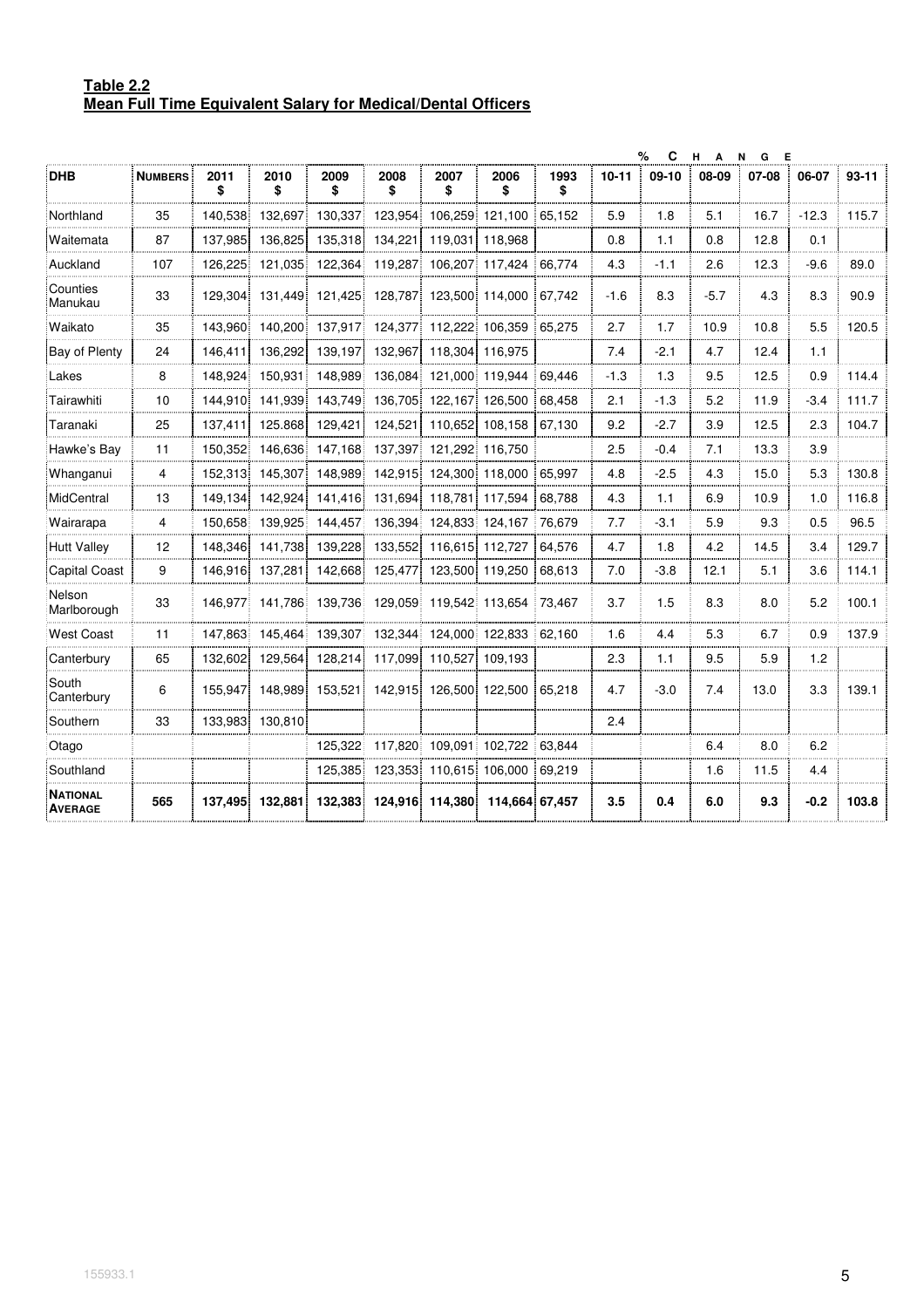# **DHB SPECIALIST AND MEDICAL/DENTAL OFFICER AVERAGE FTE BASE SALARY INCREASE FOR 1 JULY 2011**

Tables 3.1 and 3.2 report on the average FTE base salary for DHB specialists and medical officers by gender. The information is ranked according to total mean FTE base salary in each DHB.

#### **Table 3.1 Mean Full Time Equivalent Salary for Specialists**

| RANK | <b>DHB</b>           | <b>TOTAL</b><br>\$ | <b>FEMALES</b><br>\$ | <b>MALES</b><br>\$ |
|------|----------------------|--------------------|----------------------|--------------------|
| 1    | Wairarapa            | 189,359            | 170,460              | 192,059            |
| 2    | Tairawhiti           | 187,265            | 185,425              | 187,763            |
| 3    | Whanganui            | 182,735            | 174,119              | 184,212            |
| 4    | MidCentral           | 182,573            | 171,709              | 186,836            |
| 5    | <b>West Coast</b>    | 182,546            | 173,349              | 187,144            |
| 6    | Nelson-Marlborough   | 182,506            | 170,644              | 186,168            |
| 7    | South Canterbury     | 181,423            | 182,594              | 181,149            |
| 8    | Southern             | 180,172            | 173,897              | 182,419            |
| 9    | Lakes                | 179,956            | 175,124              | 181,186            |
| 10   | Bay of Plenty        | 179,779            | 167,736              | 182,817            |
| 11   | Taranaki             | 178,441            | 167,653              | 181,798            |
| 12   | Auckland             | 178,344            | 172,114              | 182,317            |
| 13   | Waikato              | 177,965            | 169,528              | 180,570            |
| 14   | Northland            | 177,211            | 171,066              | 180,526            |
| 15   | <b>Capital Coast</b> | 176,106            | 169,980              | 178,915            |
| 16   | <b>Hutt Valley</b>   | 175,923            | 174,119              | 176,964            |
| 17   | Hawke's Bay          | 175,528            | 159,757              | 179,514            |
| 18   | Canterbury           | 173,082            | 162,735              | 177,962            |
| 19   | Counties Manukau     | 171,731            | 164,240              | 175,646            |
| 20   | Waitemata            | 170,356            | 164,633              | 173,418            |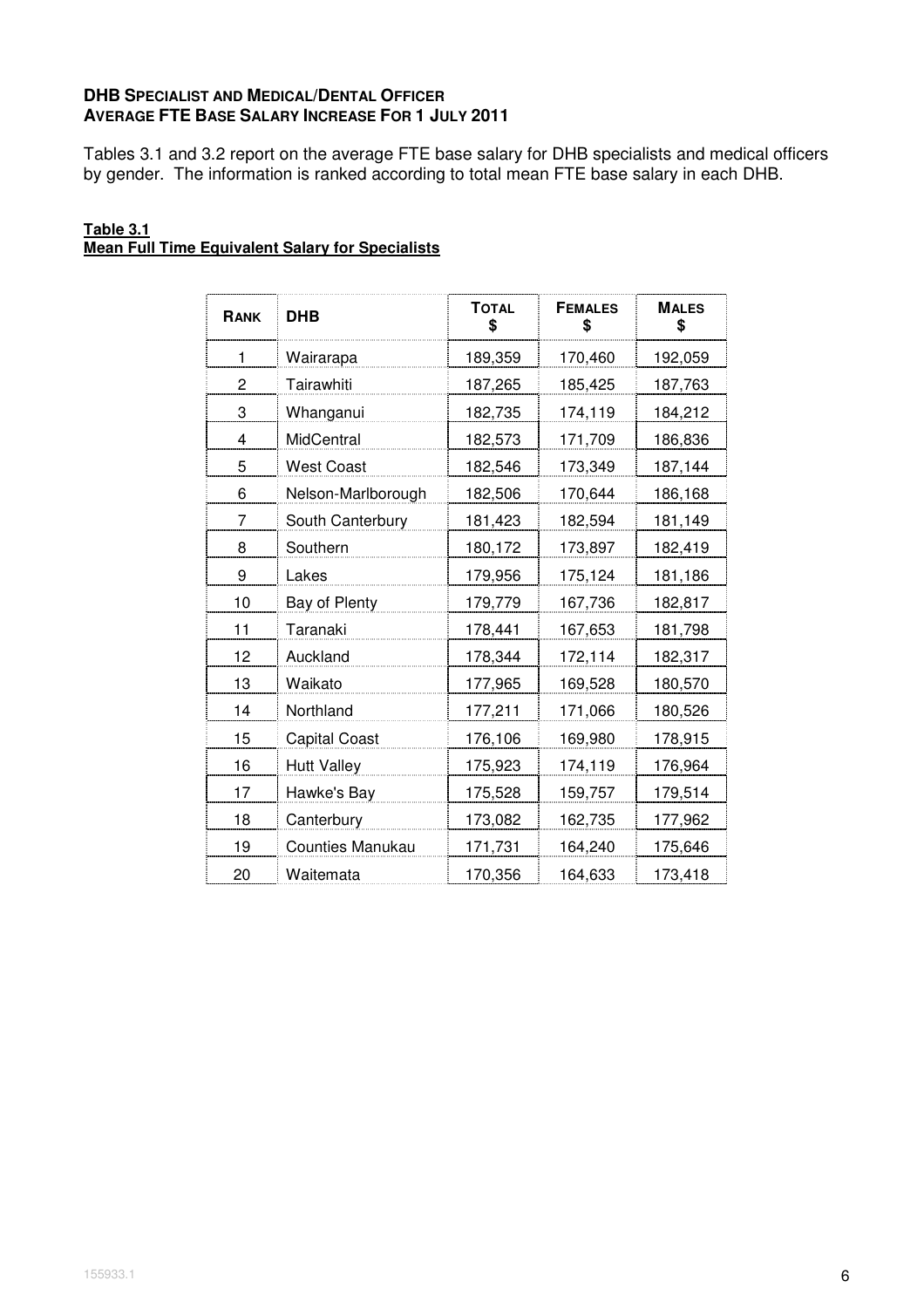#### **Table 3.2 Mean Full Time Equivalent Salary for Medical and Dental Officers**

| RANK | <b>DHB</b>           | <b>TOTAL</b><br>\$ | <b>FEMALES</b><br>\$ | <b>MALES</b><br>\$ |
|------|----------------------|--------------------|----------------------|--------------------|
| 1    | South Canterbury     | 155,947            | 154,624              | 158,591            |
| 2    | Whanganui            | 152,313            | 0                    | 152,313            |
| 3    | Wairarapa            | 150,658            | 148,013              | 158,591            |
| 4    | Hawke's Bay          | 150,352            | 154,624              | 147,911            |
| 5    | MidCentral           | 149,134            | 147,191              | 149,998            |
| 6    | Lakes                | 148,924            | 154,176              | 145,773            |
| 7    | <b>Hutt Valley</b>   | 148,346            | 143,724              | 150,658            |
| 8    | Canterbury           | 147,863            | 137,997              | 151,563            |
| 9    | <b>West Coast</b>    | 147,863            | 137,997              | 151,563            |
| 10   | Nelson-Marlborough   | 146,977            | 142,736              | 150,102            |
| 11   | <b>Capital Coast</b> | 146,916            | 143,581              | 158,591            |
| 12   | Bay of Plenty        | 146,411            | 146,451              | 146,355            |
| 13   | Tairawhiti           | 144,910            | 150,002              | 141,516            |
| 14   | Waikato              | 143,960            | 141,025              | 145,917            |
| 15   | Northland            | 140,538            | 140,643              | 140,450            |
| 16   | Waitemata            | 137,985            | 141,436              | 135,876            |
| 17   | Taranaki             | 137,411            | 138,752              | 136,358            |
| 18   | Southern             | 133,983            | 132,764              | 135,000            |
| 19   | Counties Manukau     | 129,304            | 119,751              | 134,763            |
| 20   | Auckland             | 126,225            | 127,102              | 125,226            |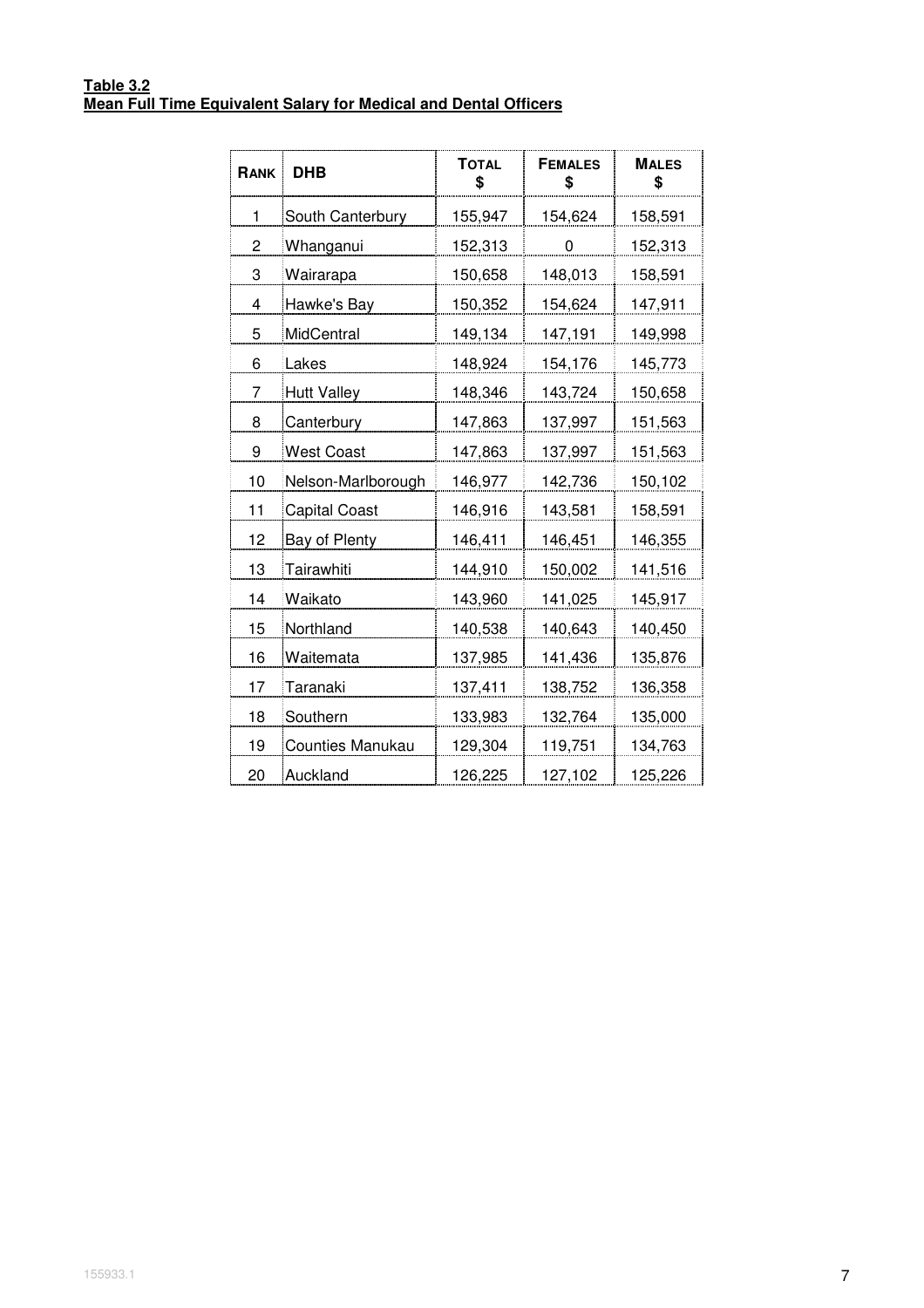# **DHB SPECIALIST AND MEDICAL/DENTAL OFFICER PLACEMENT ON SALARY SCALE BY GENDER AS AT 1 JULY 2011**

Tables 4.1 and 4.2 report on the actual numbers of DHB specialists and medical/dental officers by gender on each step of the salary scale.

# **Table 4.1**

# **Actual DHB Specialists on each Step by Gender**

|                       |              |                |                |                         |              |                |                |                         | <b>STEP ON SALARY SCALE</b> |                          |                |                |                |                         |                         |                |
|-----------------------|--------------|----------------|----------------|-------------------------|--------------|----------------|----------------|-------------------------|-----------------------------|--------------------------|----------------|----------------|----------------|-------------------------|-------------------------|----------------|
| <b>DHB</b>            |              | 15             | 14             | 13                      | 12           | 11             | 10             | 9                       | 8                           | 7                        | 6              | 5              | 4              | 3                       | 2                       | $\mathbf{1}$   |
| Northland             | Males        | 25             | 8              | 6                       | 3            | 6              | $\mathbf{1}$   | 8                       | 4                           | 3                        | 5              | 4              | 0              | 0                       | 3                       | 0              |
|                       | Females      | 6              | 2              | 1                       | 6            | 3              | 5              | 2                       | $\overline{c}$              | $\overline{3}$           | $\overline{3}$ | 1              | 3              | 1                       | 3                       | 0              |
| Waitemata             | Males        | 47             | 8              | 9                       | 16           | 16             | 18             | 16                      | 14                          | 10                       | 11             | 5              | 9              | 6                       | 3                       | 12             |
|                       | Females      | 17             | 4              | $\overline{\mathbf{c}}$ | 3            | $\overline{7}$ | 12             | 5                       | 8                           | 6                        | 6              | $\overline{7}$ | 4              | 8                       | 11                      | $\overline{7}$ |
| Auckland              | Males        | 214            | 27             | 29                      | 23           | 22             | 16             | 21                      | 14                          | 18                       | 14             | 16             | 12             | 14                      | 9                       | 12             |
|                       | Females      | 73             | 12             | 19                      | 12           | 19             | 18             | 18                      | 14                          | 26                       | 13             | $16$           | 24             | 12                      | 8                       | 10             |
| Counties Manukau      | Males        | 65             | 14             | 12                      | 26           | 13             | 21             | 14                      | 14                          | 11                       | 9              | 11             | $\overline{7}$ | 13                      | 6                       | $\overline{7}$ |
|                       | Females      | 22             | 3              | $\mathbf{1}$            | 8            | 5              | 12             | 8                       | $\overline{7}$              | 5                        | $\overline{7}$ | 12             | 8              | 10                      | 9                       | 10             |
| Waikato               | Males        | 91             | 11             | 12                      | 5            | 14             | 13             | 11                      | 11                          | 15                       | 9              | 5              | 7              | 7                       | 3                       | 3              |
|                       | Females      | 16             | 4              | 3                       | 0            | $\mathbf 2$    | 4              | $\overline{4}$          | 6                           | $\overline{\mathcal{I}}$ | 3              | 5              | 4              | 3                       | $\overline{\mathbf{c}}$ | 4              |
| Bay of Plenty         | Males        | 62             | 3              | 5                       | $\mathbf{1}$ | 3              | 2              | 6                       | 3                           | 6                        | 3              | 3              | 5              | 7                       | 1                       | $\mathbf{1}$   |
|                       | Females      | 7              | 1              | 1                       | 3            | 0              | 0              | 2                       | $\mathbf{1}$                | 1                        | 2              | 1              | 3              | 2                       | 2                       | 2              |
| Lakes                 | Males        | 13             | 6              | 5                       | 10           | 3              | 5              | 5                       | $\sqrt{2}$                  | 0                        | $\mathbf{1}$   | 0              | 1              | 3                       | $\mathbf{1}$            | 0              |
|                       | Females      | $\mathbf{1}$   | $\mathbf{1}$   | 2                       | 3            | 2              | $\mathbf{1}$   | 0                       | $\mathbf{1}$                | 0                        | 0              | 2              | 0              | 0                       | $\mathbf{1}$            | 0              |
| Tairawhiti            | Males        | 19             | 0              | 3                       | 3            | 3              | 3              | 4                       | 0                           | 1                        | 1              | 0              | 0              | 0                       | 0                       | 0              |
|                       | Females      | 3              | $\mathbf{1}$   | $\overline{c}$          | 1            | 0              | $\mathbf{1}$   | 1                       | 0                           | $\mathbf{1}$             | 0              | 0              | 0              | 0                       | 0                       | 0              |
| Taranaki              | Males        | 13             | 6              | 6                       | 4            | $\overline{c}$ | 3              | 1                       | $\overline{c}$              | 0                        | 4              | 2              | 0              | 0                       | 1                       | $\mathbf{1}$   |
|                       | Females      | 2              | 1              | 0                       | 1            | 4              | 0              | 0                       | 0                           | 0                        | 0              | 2              | 1              | $\mathbf{1}$            | $\overline{\mathbf{c}}$ | 0              |
| Hawkes Bay            | Males        | 33             | 4              | 4                       | 4            | 6              | 12             | $\mathbf{2}$            | 6                           | 3                        | 8              | 3              | 4              | $\boldsymbol{2}$        | 0                       | 0              |
|                       | Females      | 2              | $\mathbf{1}$   | 0                       | 2            | $\mathbf{1}$   | $\mathbf{1}$   | $\mathbf{1}$            | $\overline{c}$              | 0                        | 3              | $\mathbf{1}$   | 3              | 3                       | $\mathbf{1}$            | 2              |
| Whanganui             | Males        | 17             | 1              | 1                       | 0            | 5              | 4              | $\pmb{0}$               | $\mathbf{1}$                | 3                        | 0              | 3              | 0              | 0                       | 0                       | 0              |
|                       | Females      | 1              | $\mathbf{1}$   | 0                       | 1            | 0              | 0              | 0                       | $\mathbf{1}$                | $\mathbf{1}$             | 0              | 0              | 1              | 0                       | 0                       | 0              |
| MidCentral            | Males        | 35             | 6              | 13                      | 8            | 3              | $\mathbf{1}$   | $\overline{\mathbf{c}}$ | $\overline{c}$              | 1                        | $\mathbf{1}$   | 3              | 2              | 0                       | 1                       | $\mathbf{1}$   |
|                       | Females      | 5              | 3              | $\mathbf{1}$            | 3            | $\mathbf{1}$   | 3              | $\overline{\mathbf{c}}$ | 3                           | 3                        | 1              | 0              | 3              | $\mathbf{1}$            | 2                       | 0              |
| Wairarapa             | Males        | 16             | $\pmb{0}$      | 0                       | 1            | $\mathbf{1}$   | 0              | $\mathbf{1}$            | $\mathbf{1}$                | 0                        | 0              | 1              | 0              | 0                       | 0                       | 0              |
|                       | Females      | 0              | 0              | 0                       | 1            | 0              | $\mathbf{1}$   | 0                       | 0                           | 0                        | 1              | 0              | 0              | 0                       | 0                       | 0              |
| Hutt                  | Males        | 24             | 5              | 4                       | 6            | 5              | 1              | 5                       | 8                           | 4                        | 5              | 2              | 4              | $\overline{\mathbf{c}}$ | 3                       | 0              |
|                       | Females      | 8              | $\mathbf 5$    | 3                       | 2            | $\mathbf{1}$   | 4              | 4                       | 6                           | 3                        | 4              | 2              | 0              | $\boldsymbol{2}$        | 1                       | 0              |
| Capital & Coast       | Males        | 74             | 8              | 13                      | 16           | 11             | 14             | 9                       | 15                          | 6                        | 10             | 10             | 8              | 1                       | 3                       | $\overline{7}$ |
|                       | Females      | 12             | 8              | 7                       | 9            | 4              | 3              | 5                       | 8                           | 11                       | 6              | 6              | 7              | 3                       | 2                       | 3              |
| Nelson Marlborough    | Males        | 34             | 10             | 4                       | 6            | 8              | 6              | 4                       | 0                           | 4                        | 1              | 1              | 0              | 3                       | 0                       | 0              |
|                       | Females      | 4              | 2              | $\overline{\mathbf{c}}$ | 2            | $\mathbf{1}$   | $\mathbf{2}$   | 2                       | 0                           | 0                        | 2              | 5              | 1              | $\mathbf{1}$            | 0                       | 1              |
| <b>West Coast</b>     | Males        | 7              | $\overline{c}$ | $\overline{c}$          | 0            | 0              | $\overline{c}$ | 0                       | 2                           | $\mathbf{1}$             | 0              | 0              | $\mathbf 0$    | 0                       | 0                       | 0              |
|                       | Females      | 2              | $\pmb{0}$      | $\mathbf 0$             | 0            | $\mathbf{1}$   | 2              | 0                       | 2                           | 0                        | 0              | 0              | 0              | 0                       | 1                       | 0              |
| Canterbury            | Males        | 80             | 18             | 45                      | 19           | 15             | 17             | 26                      | 9                           | 14                       | 10             | 12             | 10             | 12                      | $\overline{7}$          | 5              |
|                       | Females      | 15             | 5              | 14                      | 4            | 10             | $\overline{4}$ | 11                      | 5                           | 12                       | 5              | $\overline{c}$ | 14             | 16                      | 12                      | 12             |
| South Canterbury      | Males        | 6              | 2              | 4                       | 3            | 4              | 4              | 3                       | $\mathbf{1}$                | 2                        | 0              | 1              | 0              | 0                       | $\mathbf 0$             | 0              |
|                       | Females      | $\overline{c}$ | $\pmb{0}$      | $\overline{c}$          | 1            | 0              | $\mathbf 0$    | $\mathbf{1}$            | 0                           | 0                        | 0              | $\mathbf{1}$   | 0              | 0                       | 0                       | 0              |
| Southern              | Males        | 61             | 17             | 8                       | 11           | 11             | 15             | 3                       | 9                           | 6                        | 6              | 3              | 4              | 6                       | $\mathbf{1}$            | $\mathbf{1}$   |
|                       | Females      | 11             | 5              | $\overline{4}$          | 3            | 5              | 3              | 6                       | $\overline{7}$              | 2                        | 3              | $\mathbf{1}$   | 2              | 4                       | $\mathbf{1}$            | $\mathbf{1}$   |
| <b>National Total</b> | <b>Males</b> | 936            | 156            | 185                     | 165          | 151            | 158            | 141                     | 118                         | 108                      | 98             | 85             | 73             | 76                      | 42                      | 50             |
|                       | Females      | 209            | 59             | 64                      | 65           | 66             | 76             | 72                      | 73                          | 81                       | 59             | 64             | 78             | 67                      | 58                      | 52             |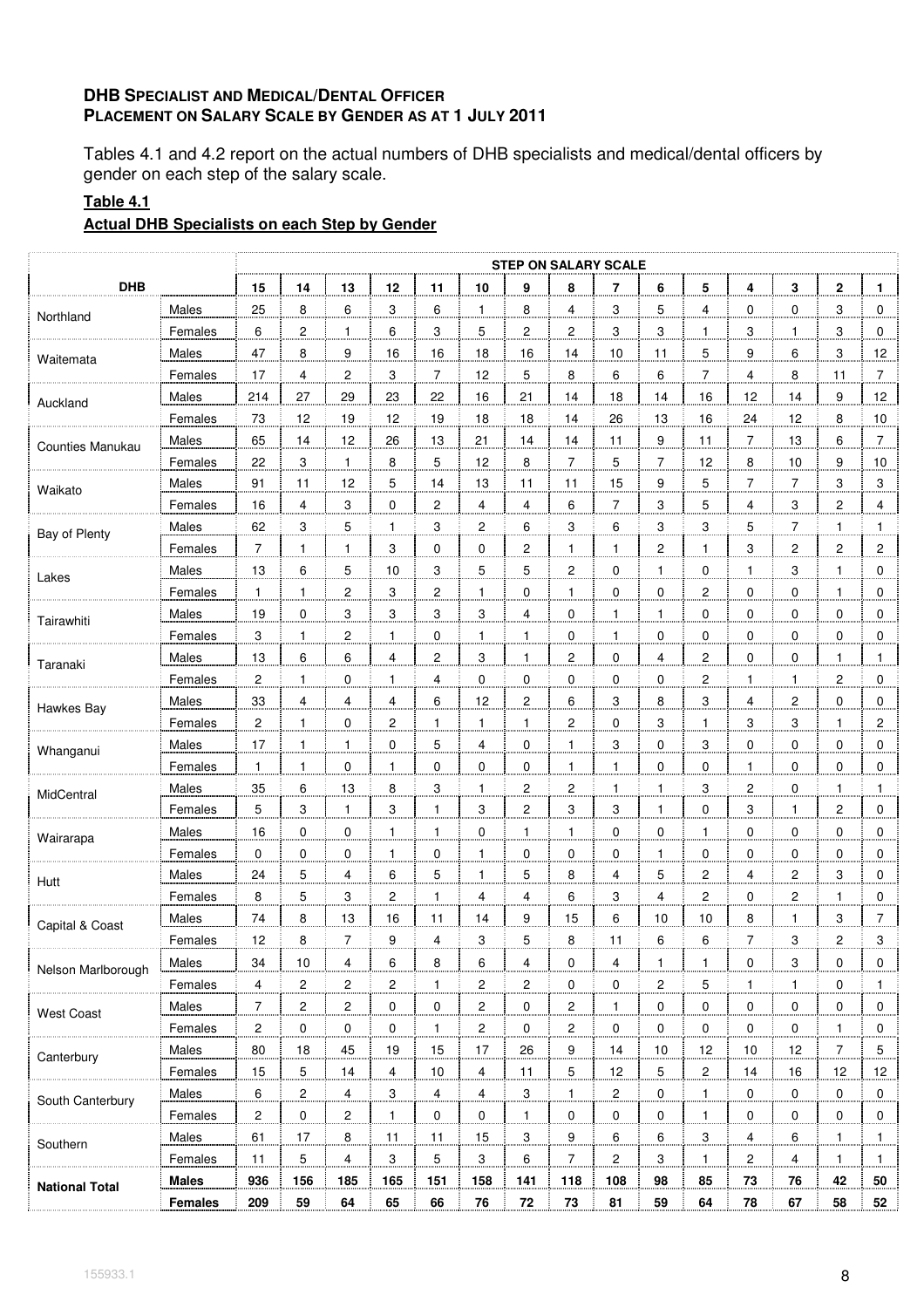# **Table 4.2 Actual DHB Medical and Dental Officers on each Step by Gender**

|                       |              |                |                  |                         |                         |                |                |                  |                           | <b>STEP ON SALARY SCALE</b> |                |                |                |                |              |                         |
|-----------------------|--------------|----------------|------------------|-------------------------|-------------------------|----------------|----------------|------------------|---------------------------|-----------------------------|----------------|----------------|----------------|----------------|--------------|-------------------------|
| <b>DHB</b>            |              | 15             | 14               | 13                      | 12                      | 11             | 10             | 9                | 8                         | 7                           | 6              | 5              | 4              | 3              | 2            | $\mathbf{1}$            |
| Northland             | Males        | $\overline{7}$ | $\mathbf{1}$     | $\mathbf{1}$            | $\mathbf{1}$            | $\mathbf{1}$   | 2              | $\mathbf{1}$     | $\mathbf{1}$              | 2                           | 0              | 1              | $\mathbf{1}$   | 0              | 0            | 0                       |
|                       | Females      | 3              | $\overline{c}$   | $\mathbf{1}$            | $\overline{c}$          | 3              | 3              | $\overline{0}$   | $\mathbf 0$               | 1                           | 0              | $\overline{0}$ | $\overline{0}$ | 1              | 0            | 0                       |
| Waitemata             | Males        | 24             | 1                | 3                       | $\mathbf{1}$            | 2              | 2              | 2                | $\mathbf 0$               | 2                           | 4              | $\mathbf{1}$   | 2              | $\mathbf{1}$   | $\mathbf{1}$ | 8                       |
|                       | Females      | 14             | $\boldsymbol{2}$ | $\overline{\mathbf{c}}$ | 3                       | $\overline{c}$ | 2              | $\mathbf{1}$     | $\pmb{0}$                 | 2                           | 0              | 1              | $\mathbf{1}$   | 0              | $\mathbf{1}$ | $\boldsymbol{2}$        |
| Auckland              | Males        | 15             | 3                | 1                       | $\overline{0}$          | 1              | $\mathbf 0$    | <u>.1</u>        | $\mathbf{1}$              | 2                           | 1              | 3              | 4              | 2              | 9            | $\overline{7}$          |
|                       | Females      | 13             | 4                | $\mathbf{1}$            | 3                       | 2              | 4              | $\mathbf{1}$     | $\mathbf{1}$              | $\overline{\mathbf{c}}$     | 3              | 4              | $\mathbf{1}$   | 6              | 8            | 4                       |
| Counties Manukau      | Males        | 8              | 0                | $\mathbf{1}$            | $\mathbf{1}$            | $\mathbf{1}$   | 0              | $\pmb{0}$        | $\ensuremath{\mathsf{3}}$ | 1                           | $\mathbf{1}$   | 2              | 0              | 2              | 0            | 1                       |
|                       | Females      | 2              | 0                | $\mathbf{1}$            | $\overline{0}$          | 0              | 0              | $\overline{0}$   | $\overline{c}$            | 1                           | 0              | 1              | $\mathbf{1}$   | 0              | $\mathbf{1}$ | 3                       |
| Waikato               | Males        | 11             | 3                | $\overline{\mathbf{c}}$ | $\mathbf{1}$            | 0              | 0              | $\mathbf 0$      | 1                         | 0                           | 0              | 0              | 0              | $\overline{c}$ | 0            | 1                       |
|                       | Females      | 4              | $\mathbf{1}$     | 0                       | $\mathbf{1}$            | 4              | 0              | $\boldsymbol{2}$ | $\pmb{0}$                 | 1                           | $\mathbf{1}$   | $\pmb{0}$      | 0              | 0              | 0            | 0                       |
| Bay of Plenty         | Males        | 4              | 1                | 1                       | 1                       | 1              | $\mathbf{1}$   | $\overline{0}$   | $\mathbf 0$               | 0                           | 1              | 0              | 0              | 0              | 0            | 0                       |
|                       | Females      | 5              | 2                | $\overline{\mathbf{c}}$ | 2                       | 0              | $\mathbf{1}$   | $\overline{0}$   | 1                         | 0                           | 1              | 0              | 0              | 0              | 0            | 0                       |
| Lakes                 | Males        | 3              | $\pmb{0}$        | 0                       | 0                       | 0              | $\mathbf{1}$   | $\pmb{0}$        | $\pmb{0}$                 | 1                           | 0              | $\pmb{0}$      | 0              | 0              | 0            | 0                       |
|                       | Females      | 1              | $\overline{c}$   | 0                       | $\overline{0}$          | 0              | $\pmb{0}$      | $\overline{0}$   | $\mathbf 0$               | 0                           | 0              | 0              | 0              | 0              | 0            | 0                       |
| Tairawhiti            | Males        | 1              | 1                | $\mathbf{1}$            | $\mathbf{1}$            | 0              | 0              | 0                | 2                         | 0                           | 0              | 0              | 0              | 0              | 0            | 0                       |
|                       | Females      | 3              | $\mathbf 0$      | 0                       | 0                       | 0              | 0              | $\pmb{0}$        | $\mathbf{1}$              | 0                           | 0              | $\pmb{0}$      | 0              | 0              | 0            | 0                       |
| Taranaki              | Males        | 6              | 1                | 0                       | $\overline{0}$          | 1              | 1              | $\overline{0}$   | $\mathbf{1}$              | 0                           | 1              | 0              | 0              | 1              | 0            | $\overline{\mathbf{c}}$ |
|                       | Females      | 3              | 0                | 1                       | $\overline{0}$          | 3              | $\mathbf 0$    | $\overline{c}$   | $\mathbf 0$               | 1                           | 0              | $\mathbf{1}$   | 0              | $\overline{0}$ | 0            | 0                       |
|                       | Males        | 4              | 0                | $\mathbf{1}$            | 0                       | 1              | 0              | $\pmb{0}$        | $\pmb{0}$                 | 0                           | 1              | 0              | 0              | 0              | 0            | 0                       |
| Hawkes Bay            | Females      | 3              | 0                | 0                       | 1                       | 0              | 0              | $\overline{0}$   | $\mathbf 0$               | 0                           | 0              | 0              | 0              | 0              | 0            | 0                       |
| Whanganui             | Males        | 3              | 0                | $\pmb{0}$               | $\overline{0}$          | 0              | $\overline{1}$ | $\overline{0}$   | 0                         | 0                           | 0              | 0              | 0              | $\overline{0}$ | 0            | 0                       |
|                       | Females      | 0              | $\mathbf 0$      | 0                       | 0                       | 0              | 0              | $\pmb{0}$        | $\pmb{0}$                 | 0                           | 0              | $\mathbf 0$    | 0              | 0              | 0            | 0                       |
| MidCentral            | Males        | 5              | 1                | 0                       | $\overline{0}$          | 1              | 2              | $\overline{0}$   | $\mathbf 0$               | 0                           | 0              | 0              | 0              | 0              | 0            | 0                       |
|                       | Females      | $\overline{c}$ | $\mathbf{1}$     | 0                       | 0                       | 0              | $\overline{0}$ | $\overline{0}$   | 0                         | 1                           | 0              | $\overline{0}$ | $\overline{0}$ | $\overline{0}$ | 0            | 0                       |
| Wairarapa             | Males        | 1              | 0                | 0                       | 0                       | 0              | 0              | $\pmb{0}$        | $\pmb{0}$                 | 0                           | 0              | $\pmb{0}$      | 0              | 0              | 0            | 0                       |
|                       | Females      | 1              | 0                | $\pmb{0}$               | $\overline{c}$          | 0              | $\pmb{0}$      | $\overline{0}$   | $\mathbf 0$               | 0                           | 0              | $\overline{0}$ | 0              | 0              | 0            | 0                       |
| Hutt                  | Males        | 4              | 1                | $\pmb{0}$               | $\overline{\mathbf{c}}$ | 0              | $\mathbf{1}$   | $\overline{0}$   | $\mathbf 0$               | 0                           | 0              | 0              | 0              | 0              | 0            | 0                       |
|                       | Females      | 2              | $\mathbf 0$      | 0                       | 0                       | 0              | $\mathbf{1}$   | $\pmb{0}$        | $\mathbf{1}$              | 0                           | 0              | $\mathbf 0$    | 0              | 0              | 0            | 0                       |
| Capital & Coast       | Males        | 2              | 0                | $\pmb{0}$               | $\overline{0}$          | 0              | 0              | 0                | 0                         | 0                           | 0              | 0              | 0              | 0              | 0            | 0                       |
|                       | Females      | 3              | $\Omega$         | 1                       | 0                       | $\Omega$       | 1              | $\Omega$         | $\overline{c}$            | 0                           | $\Omega$       | 0              | 0              | $\Omega$       | $\Omega$     | 0                       |
| Nelson Marlborough    | Males        | 10             | $\overline{c}$   | 4                       | 0                       | 0              | 0              | $\mathbf{1}$     | $\mathbf{1}$              | 1                           | $\mathbf 0$    | 0              | 0              | 0              | 0            | 0                       |
|                       | Females      | 5              | $\mathbf{1}$     | $\mathbf{2}$            | 2                       | $\mathbf{1}$   | $\pmb{0}$      | $\overline{0}$   | $\mathbf{1}$              | 0                           | 0              | 1              | $\mathbf 0$    | 0              | 1            | 0                       |
| <b>West Coast</b>     | Males        | 3              | $\mathbf{1}$     | 3                       | $\mathbf{1}$            | 0              | $\overline{0}$ | $\overline{0}$   | 0                         | 0                           | $\mathbf 0$    | 0              | $\mathbf 0$    | $\overline{0}$ | 0            | 0                       |
|                       | Females      | $\mathbf{1}$   | $\mathbf{1}$     | $\mathbf 0$             | $\mathbf 0$             | 0              | 0              | $\pmb{0}$        | 0                         | $\mathbf 0$                 | 0              | 0              | $\pmb{0}$      | $\mathbf{1}$   | $\mathbf 0$  | $\pmb{0}$               |
| Canterbury            | Males        | 10             | 3                | $\overline{c}$          | $\overline{0}$          | $\mathbf{1}$   | 1              | $\mathbf{1}$     | 5                         | 0                           | 3              | 0              | 0              | 5              | $\mathbf{1}$ | 0                       |
|                       | Females      | 6              | $\mathbf{1}$     | $\mathbf{1}$            | $\overline{2}$          | 4              | $\overline{3}$ | $\overline{3}$   | $\mathbf{1}$              | $\mathbf{1}$                | $\overline{c}$ | 3              | $\overline{2}$ | $\overline{2}$ | 0            | 2                       |
| South Canterbury      | Males        | $\overline{c}$ | 0                | $\mathbf 0$             | 0                       | 0              | 0              | $\pmb{0}$        | 0                         | $\mathbf 0$                 | $\mathbf 0$    | 0              | 0              | 0              | 0            | 0                       |
|                       | Females      | $\sqrt{3}$     | 0                | $\pmb{0}$               | $\mathbf{1}$            | 0              | 0              | $\overline{0}$   | 0                         | 0                           | 0              | 0              | 0              | 0              | 0            | 0                       |
| Southern              | Males        | 3              | 3                | $\mathbf{1}$            | $\mathbf{1}$            | 2              | $\overline{0}$ | $\overline{2}$   | $\overline{c}$            | 0                           | $\mathbf{1}$   | $\mathbf 0$    | $\mathbf{1}$   | 1              | 1            | 0                       |
|                       | Females      | $\mathbf{1}$   | $\mathbf{1}$     | $\overline{4}$          | $\overline{c}$          | $\mathbf{1}$   | $\mathbf{1}$   | $\overline{1}$   | 0                         | $\mathbf 0$                 | $\mathbf{1}$   | 0              | $\pmb{0}$      | 0              | $\mathbf{1}$ | 2                       |
| <b>National Total</b> | <b>Males</b> | 126            | 22               | 21                      | 10                      | 12             | 12             | 8                | 17                        | 9                           | 13             | 7              | 8              | 14             | 12           | 19                      |
|                       | Females      | 75             | 18               | 16                      | 21                      | 20             | 16             | 10               | 10                        | 10                          | 8              | 11             | 5              | 10             | 12           | 13                      |